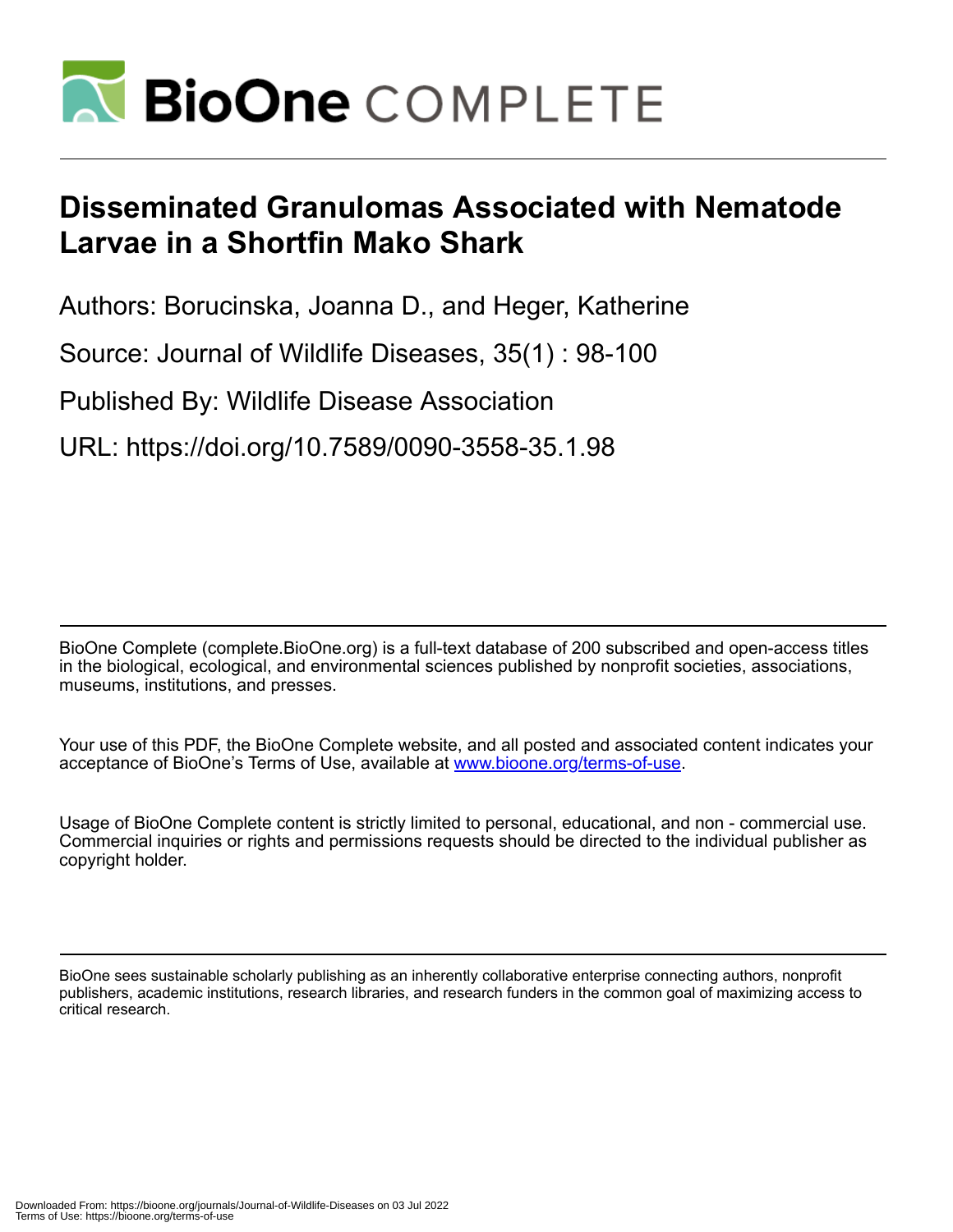## **Disseminated Granulomas Associated with Nematode Larvae in a Shortfin Mako Shark**

**Joanna D. Borucinska**<sup>1,2</sup> and Katherine Heger,<sup>11</sup> Department of Biology, University of Hartford, West Hartford, Connecticut, USA; <sup>2</sup> Corresponding Author (e-mail: borucinsk@uhanax.hartford.edu).

ABSTRACT: A shortfin mako shark (*Isurus oxyrinchus*) caught in 1996 by sportfishermen in Long Island (New York, USA) had many granulomas containing larval nematodes. Granulomas were present in the myocardium, spleen, pancreas, stomach, spiral intestine, hematopoietic tissue within the anterior kidney, and in the branchial septum and primary lamellae of the gills. Epicardial hyperplasia and granulomatous myocarditis were associated with the larvae. Although identification of the larvae was impossible due to lack of distinct morphological features, they resembled dracunculoid larvae previously reported from sharks.

*Key words*: Case report, dracunculoid like, elasmobranch, *Isurus oxyrinchus*, nematode larvae, parasitic granulomas, shortfin mako shark.

There are few reports of pathology associated with parasitic infections of elasmobranch fishes, although wild sharks are often parasitized (Credille et al., 1993). This report describes pathology associated with parasitic nematode larvae found in tissues of a shortfin mako shark (*Isurus oxyrinchus*) caught in the northern Western Atlantic  $(41^{\circ}38'N, 72^{\circ}00'W)$  off Long Island (New York, USA) in the summer 1996. The shark was a 72 kg adult male with a fork length of 220.5 cm.

At necropsy multifocal, white, irregular, slightly raised,  $0.5 \times 0.5$  to  $1.0 \times 1.5$  cm, plaques on the epicardium, and multifocal epidermal erosions mostly around the caudal keel associated with the attachment of female *Dinemoura latifolia* (Copepoda) were found. Samples from the heart, gastrointestinal tract, liver, spleen, kidneys, pancreas, hematopoietic tissue, gills, and reproductive organs were fixed in 10% buffered formalin for histological processing. The tissues were embedded in paraffin, sectioned at 4 to 5  $\mu$ m, and stained with hematoxylin and eosin.

Microscopically the white plaques were

formed by epicardial proliferation with hypertrophic, tall columnar mesothelium overlaying loose connective tissue composed of fine to coarse, amphophilic fibers embedded in a myxoid stroma with occasional stellate or fusiform fibroblasts. Some of these areas were associated with focally diffuse granulomatous myocarditis and parasitic granulomas within the adjacent myocardial corticalis (Fig. 1). The granulomatous inflammation consisted of amorphous eosinophilic debris mixed with lymphocytes, heterophils, and fibroblasts. Although caterpillar or Anitschkow cells, which in mammals are associated with regenerative attempts after myocardial fiber injury (Robinson and Maxie, 1993), were present in the surrounding myocardium, the myocardial fibers appeared normal. Caterpillar cells appear to be a common component of normal myocardium in sharks (Caira et al., 1997).

Parasitic granulomas were present both in the corticalis and spongiosa of the myocardium, with up to four granulomas per low power field in some areas. The granulomas were each centered around crosssections of a larval nematode, that was 45 to 50  $\mu$ m in diameter, had a thin (1  $\mu$ m) cuticle, and two primordial internal organs—one formed by a cluster of round to polygonal eosinophilic cells (digestive tract) and the other seen as clusters of encapsulated basophilic granules (most likely reproductive organs) (Chitwood and Lichtenfels, 1973) (Fig. 2). Each larva was coiled within a  $100 \times 150$  µm space that occasionally contained a small amount of basophilic granular material and was surrounded by a pseudocapsule of flattened cells, probably of host origin. The walls of the granulomas were composed predominantly of fibroblasts arranged in a whirling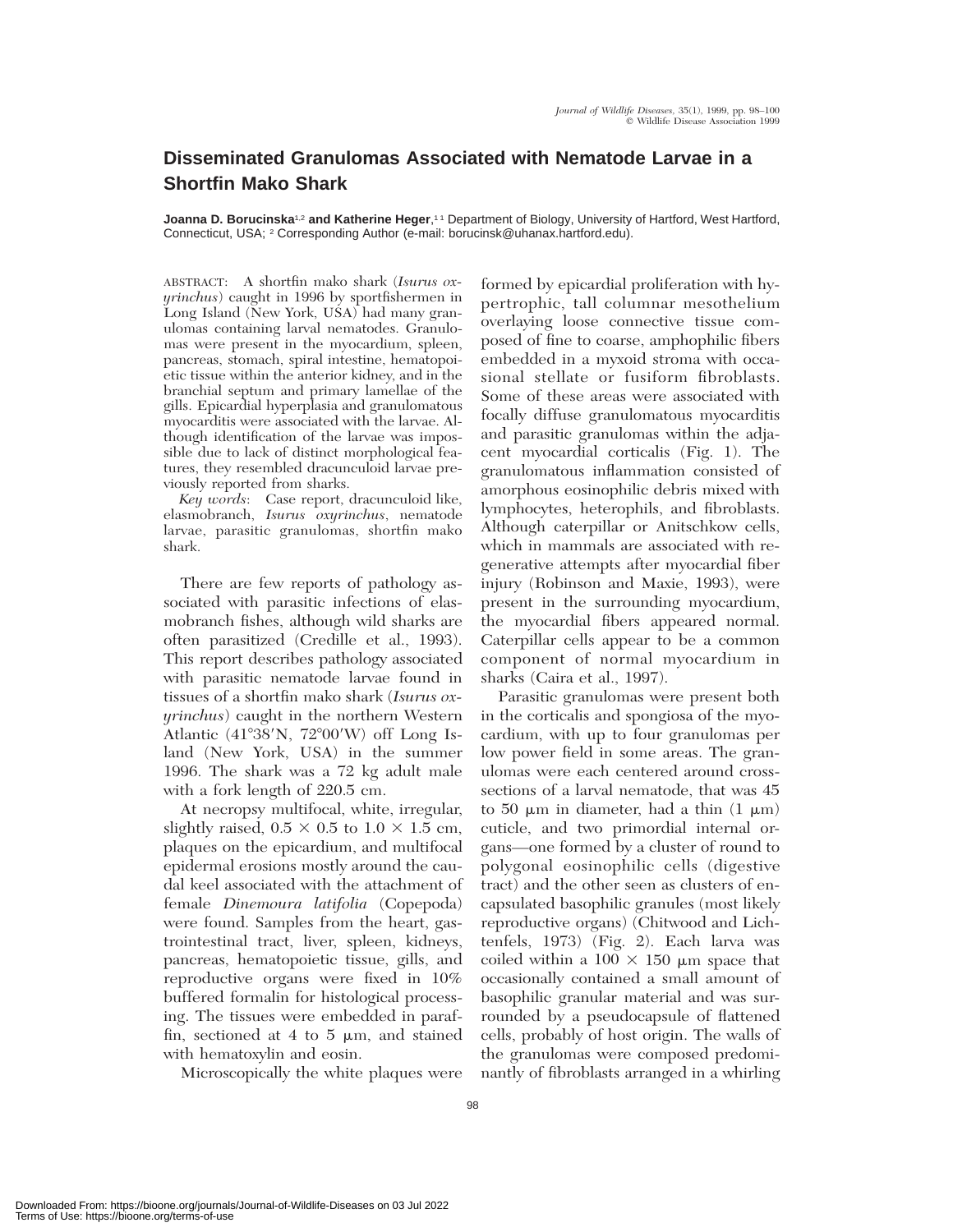

FIGURE 1. Granulomatous myocarditis associated with a parasitic granuloma within the subepicardial corticalis in a mako shark. H&E. Bar = 50  $\mu$ m.

pattern around the pseudocapsules; in addition lymphocytes, histiocytes and rarely heterophils were present. The myocardium also contained round, well delineated,  $100 \times 200$  µm, mineralized foci; these were not associated with blood vessels, and represented foci of dystrophic calcification. We do not know if these represent late sequelae to the parasitic granulomas.

Granulomas similar to those in the heart were present within the spleen, hematopoietic tissue in the anterior kidney, pancreas, lamina propria of the stomach, muscularis of the spiral intestine, and primary lamellae, corpus spongiosum and branchial septum of the gills. None of the larvae appeared to be lodged within vasculature, but in some locations, such as the corpus spongiosum within the gills, the granulomatous reaction could have been superimposed on small blood vessels.



FIGURE 2. Higher magnification of the nematode larva within myocardial corticalis in a mako shark. H&E. Bar =  $115 \mu$ m.

Although morphologically similar, the nematode larve in this shark are larger than nematodes resembling *Phlyctainophora* sp. from an intrauterine nodule in a sandbar shark (*Carcharhinus plumbeus*) (Benz et al., 1987), and Philometrid larvae in granulomas within ovaries of black-tip sharks (*Carcharinus limbatus*) (Rosa-Molinar et al., 1983). The larvae were similar in size and morphology to larvae classified as belonging to the Superfamily Dracunculoidea that were associated with meningitis and an endocardial nodule in nurse sharks (*Ginglymostoma cirratum*) (Credille et al., 1993). It is possible that the larvae reported here represent a dracunculoid nematode, although the paucity of distinct morphological features makes their classification impossible.

It is unknown if the mako shark was an aberrant intermediate host for these larvae or if it also harbored the adult nematode which was missed during the necropsy.